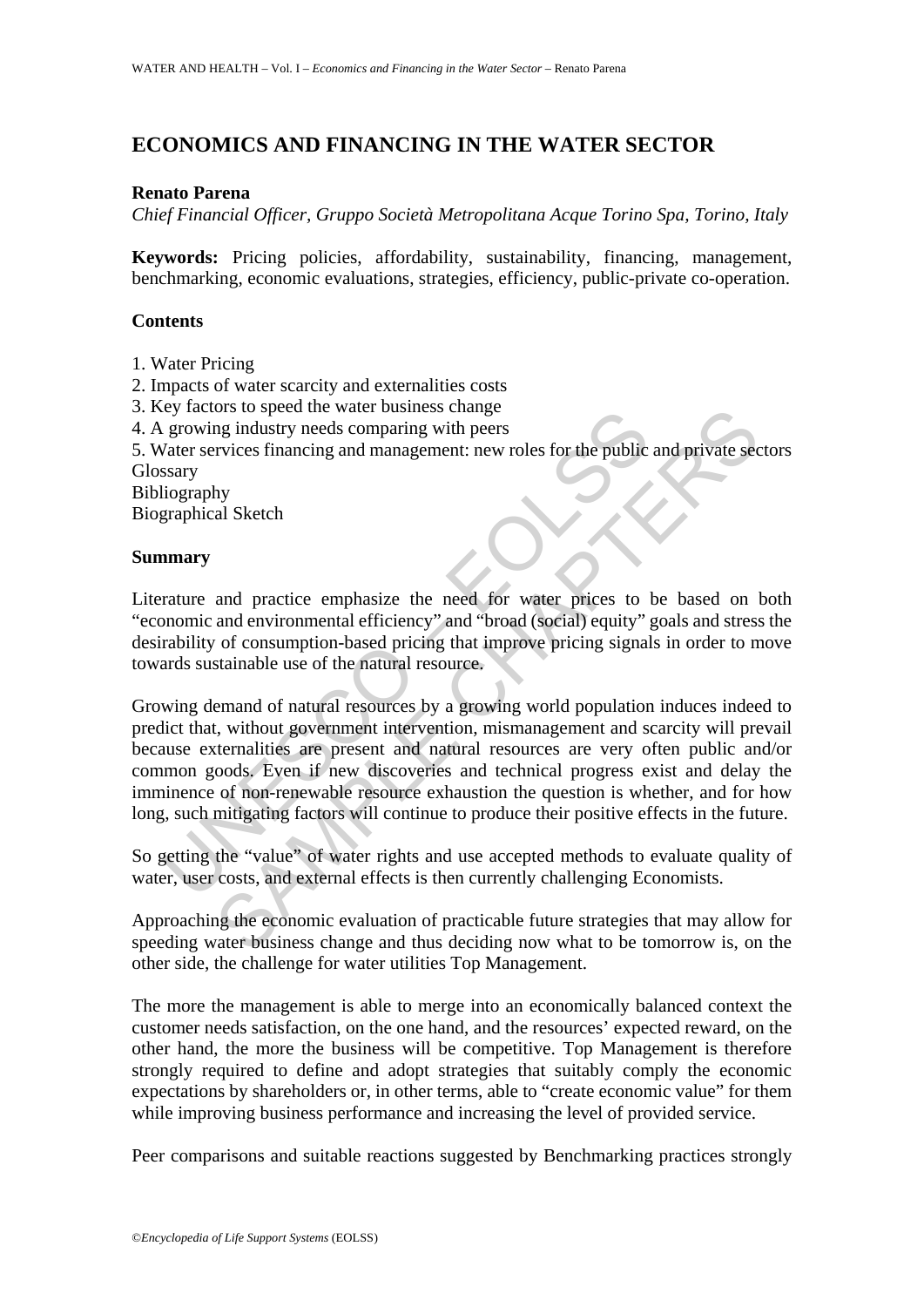help best competitors to be ahead of changes provided by proprietary know-how and facilitate the Top Management mission.

UN's Millennium Summit in 2000 and the Johannesburg World Summit on Sustainable Development in 2002 established internationally agreed targets for water supply and sanitation. On such a purpose the Millennium and Johannesburg Summits, and the publication of the "Camdessus Report", have helped to raise the profile of the sector.

Some estimates suggest that achieving these targets will require enormous finance from all sources and fundamental reforms of water governance into a context where many Governments are finding the burden of public finance increasingly difficult to bear, particularly when developing countries are interested by.

bying private capital, under various forms of service contracts a<br>
the real opportunity for Governments to carry out one or more spice<br>
itself, for a stated period of time, to increase private investre<br>
tewater services, t Involving private capital, under various forms of service contracts and played roles, is then the real opportunity for Governments to carry out one or more specified tasks, or the service itself, for a stated period of time, to increase private investments in water and wastewater services, to expand their access to new financial resources, as well as to new technical and managerial skills.

# **1. Water Pricing**

A *tariff* is the system of procedures and elements which determines a customer's total water bill and result from a combination of a number of elements:

- a "one-off" and (normally) "up-front" *connection charge* rewarding the connection of customer premises to the public water supply and/or sewage systems and generally distinguished between non-recurring connection charges and recurring fixed charges;
- a *fixed charge* (or standing charge or flat fee) that can be equalized for each customer or linked to some other customer characteristics and covers the costs which are not directly linked to the consumed volumes (such as meter maintenance and reading, billing, and collection costs);
- private capital, under various forms of service contracts and played role<br>al opportunity for Governments to carry out one or more specified tasks, or<br>services, to exated period of time, to increase private investments in w a *volumetric rate*, to be applied to the volumes of water consumed in a charging period, that should ideally recover all costs which vary with average or peak demands placed on the system in both the short- and the long-run. When the volumetric rate is block structured, lower and upper volumes of consumption per charging level need to be defined and different volumetric rates are to be attached to. If rates rise or fall consistently as more water is consumed the schedules are referred to as increasing- or decreasing-block tariffs, respectively;
- a *minimum charge*, usually imposed to protect the utility's finances, which specifies that a certain minimum volume of the service will be paid for in each period whether or not that amount has, in fact, been consumed.

Water demands are not evenly spread over time: both agricultural users and households tend to demand more water in hot and dry conditions and many other non-climatic factors and habits also drive peaks over shorter time periods (within-the-day and, to a limited degree, within-the-week).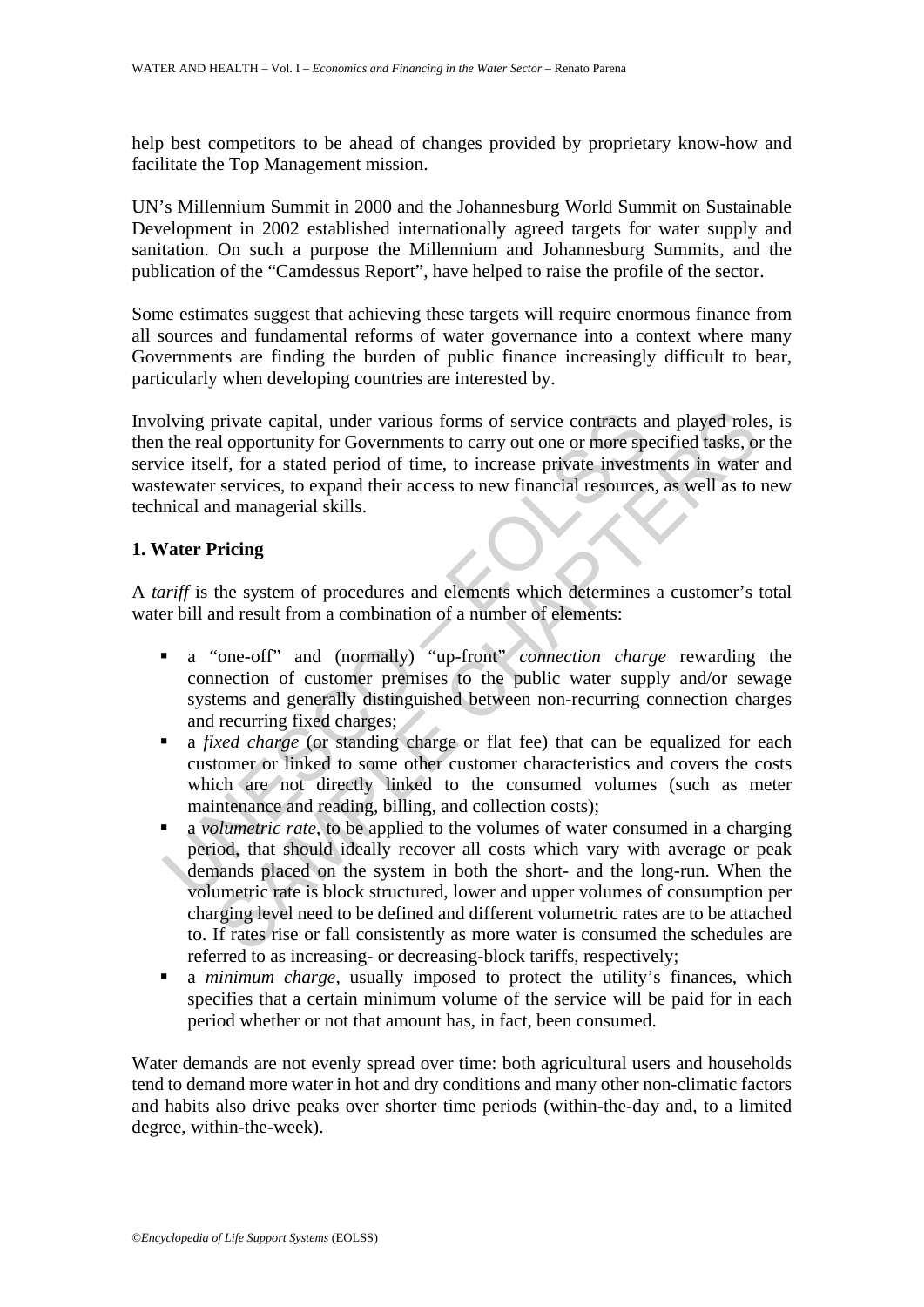In such temporal variations large costs have to be faced by water utilities, if supply systems are to be constructed, maintained, and operated at a scale which can satisfy whatever peak flows may ultimately be demanded, and pricing needs in principle to "compete" with storage as a way of reconciling supplies and demands.

Problems of establishing the most economically and environmentally efficient solutions (more storage, more demand management through extra tariff sophistication, or some combination of these approaches) thus couple the need of considering criteria of equity, technical feasibility, consumer understanding and acceptability before final decisions on tariff structures are made.

Effectively combining the above key issues is the real challenge for water charging policy makers indeed.

Most Countries have since time developed water pricing systems that better reflect the marginal costs of service provision, at the same time implementing a number of innovative policies that address social equity issues and encourage economic efficiency for a more sustainable use of water resources.

However, and even if some general trends can be identified, the specific paths taken by individual Countries towards these goals differ largely as a result of differences in their prevailing water supply situations and in their cultural and political contexts.

It Countries have since time developed water pricing systems the<br>ginal costs of service provision, at the same time implemental<br>wative policies that address social equity issues and encourage et<br>a more sustainable use of w The state time developed water pricing systems that better reflections and several and the same time implementing a numbe policies that address social equity issues and encourage economic efficit sustainable use of water r Moreover, given the widely differing demand patterns placed on water supply/disposal systems and the different cultural and institutional frameworks (where a general shift in the role of Governments, away from being the "provider" and towards being the "regulator", can be observed) within which water services pricing policies have to operate, it is not surprising that there continues to be considerable variation in world-wide pricing structures.

The range of household water charging structures in place in most Countries extends from increasing-block structures to various other forms of volumetric system, to predominantly flat-fee tariff structures, and even to the recovery of water service costs via the general taxation system.

Nevertheless some key issues have suggested remarkable changes in approaching charging policies and water rate structures during time.

The need to both better reflect marginal costs and deliver incentives for water conservation resulted in a general movement in many Countries away from decreasing-block and flat-fee pricing structures for the domestic sector, and towards either uniform volumetric or increasing block tariff systems. Most Countries also use two-part tariffs (i.e. with fixed and volumetric components), with the volumetric portion making up at least 75 per cent of the total water bill and the fixed portion used to best achieve particular policy objectives.

Policies aimed at improving the affordability of water services are also increasingly better targeted to the groups most in need that initially resulted in innovative tariff structures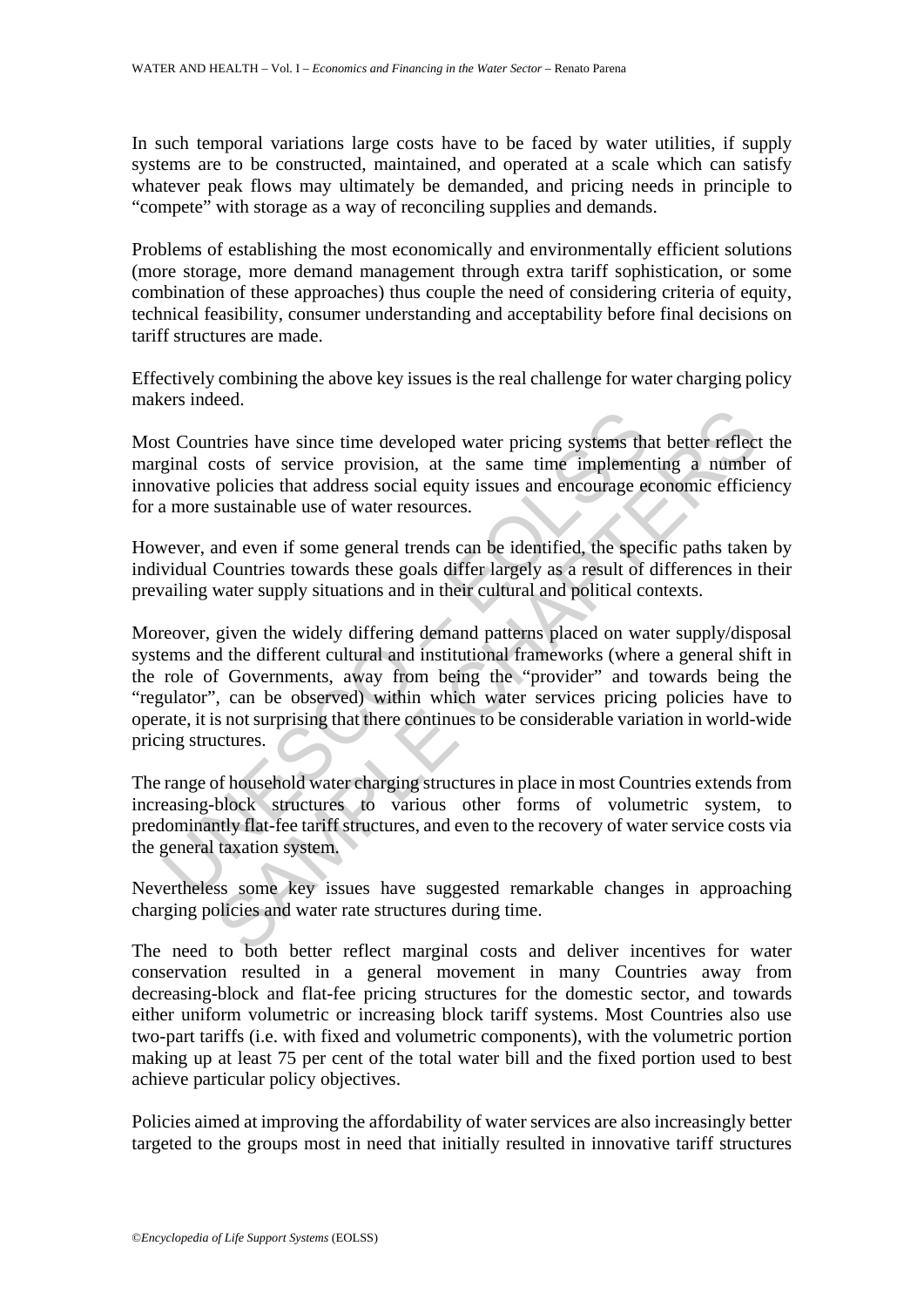offering separate tariffs to specific low-income consumer groups or in applying across-the-board subsidies to water consumption, or large free initial water consumption allowances.

Funding possible solutions to make groups of households (or households in general) able to afford the water services provision may originate from government bodies (local, regional, and national), although the tariff-based approach is more likely in practice to be self-financed by the utility (i.e. through some form of cross-subsidization).

Such cross-subsidization can and does occur both from non-household sectors (e.g. industry and commerce) and also within the household sector (i.e. from rich to poor).

pps, have been recorded where "full cost recovery" has been adop<br>ciple in the management of public water supply systems. Even w<br>t, there is much more emphasis on the need to make these subsidies<br>er target them to their int we been recorded where "full cost recovery" has been adopted as an operation the management of public water supply systems. Even where subsidies is much more emphasis on the need to make these subsidies to the mention or e Nonetheless significant reductions in total subsidies, and in cross-subsidies between user groups, have been recorded where "full cost recovery" has been adopted as an operating principle in the management of public water supply systems. Even where subsidies still exist, there is much more emphasis on the need to make these subsidies transparent and to better target them to their intended purposes. On the other hand reducing subsidies to the users of water services not only enhances cost recovery objectives but also may lead to a higher quality and stability of service over the long-term.

When the real costs of water provision and waste disposal rise, metering of individual household water consumption allowing for volumetric charging, which reflects the costs of the water actually consumed by each household, may be desirable on equity and transparency grounds and even useful to achieve demand reduction targets.

This explains the continued increases in the penetration of water metering over the last decade, with regard to both single-family households and individual apartments, believed to be necessary because water charges, previously included with a number of other services into the monthly rent (or into the annual general costs), did not provide customers with a correct awareness of the value of received water services useful to orient consumption behavior to water saving targets.

Metering enhancement supported indeed the theory that increasing domestic water prices, coupled with moves towards volumetric or marginal cost pricing, do provide incentives for water conservation by households.

Water supply and waste disposal prices have generally increased over the last decade, and significantly so in a few Countries, particularly devoting increased attention to charging for wastewater disposal on the basis of the treatment costs actually faced by service providers and in some cases also shifting towards recovering wastewater charges through volumetric charging, and separately from water supply.

A wide range of practices concerning the application of water taxes and charges also influences Price levels. VAT is the most common tax applied, with rates sometimes exceeding 20 per cent, and abstraction charges are generally levied on households while pollution charges are in place in some cases.

Although the price elasticity estimates continue to show generally lower values, a number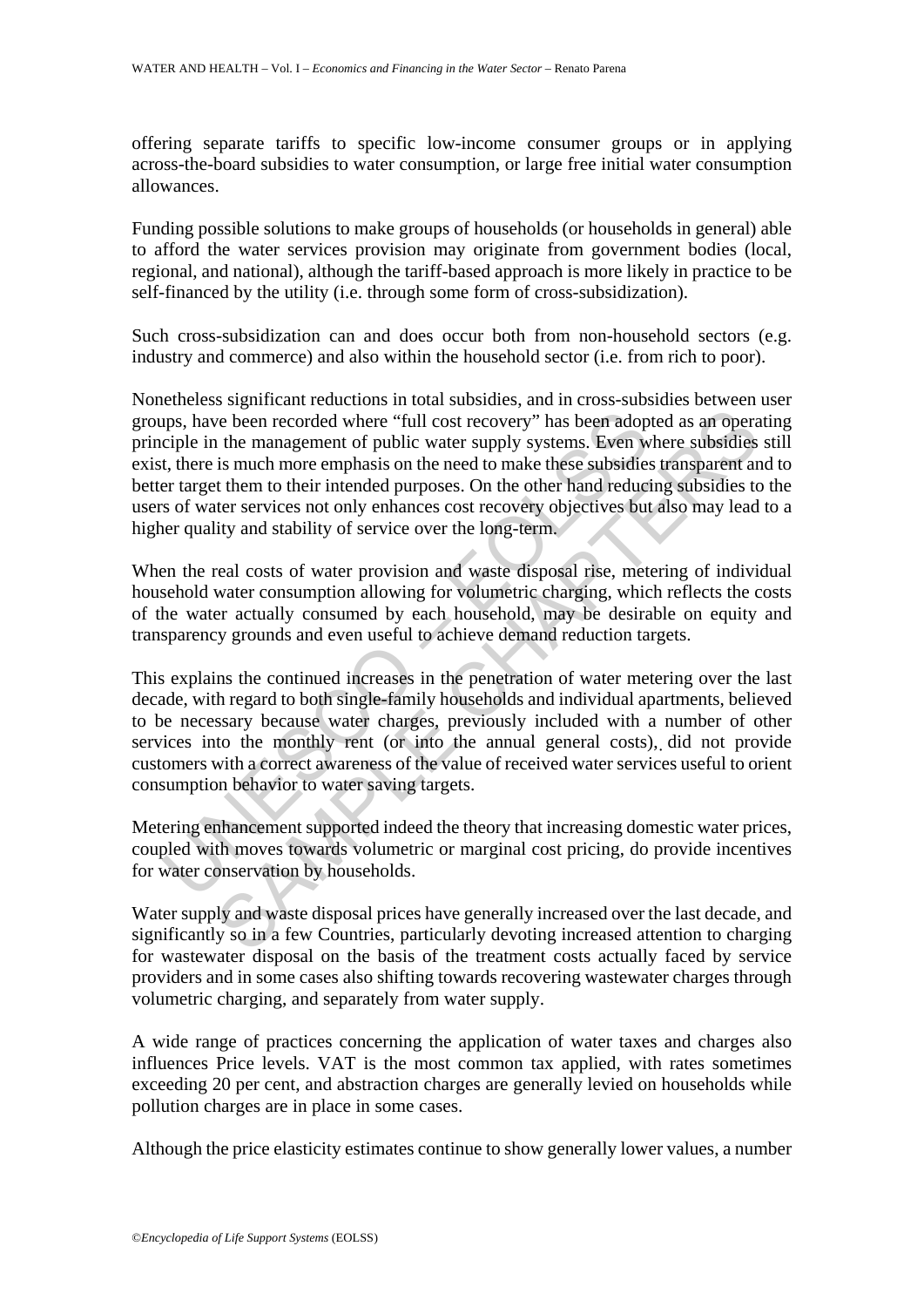of uncertainties remain regarding the effects on household demand by changes in water pricing structures and levels because it is often only after a certain threshold change in price levels that consumption patterns respond elastically.

In addition, increasing prices (and increasing revenues) can sometimes be associated with better infrastructure or higher water/service quality that may actually lead to increased consumption, despite the higher price levels.

The above trends anyway reflect a growing tendency to generally moving away from the pricing of water services solely to generate revenues towards the use of water pricing practices to achieve a wider range of economic, environmental, and social objectives: the increasingly common use of volumetric pricing structures can improve economic efficiency through the better reflection of marginal costs in water prices and can also encourage water conservation through the levying of a positive cost on each unit of water used while enhancing equity goals through charging each consumer according to their actual consumption level.

Similarly, reducing subsidies and increasing water prices can lead to financial stability for the water services provider, as well as encouraging water conservation among consumers.

The use of increasing-block volumetric tariffs can also promote conservation objectives, while contributing to the affordability of basic water services for low-income households.

burstage water conservation through the levying of a positive cost of<br>a while enhancing equity goals through charging each consumer<br>al consumption level.<br>liarly, reducing subsidies and increasing water prices can lead to f water conservation through the levying of a positive cost on each unit of w<br>enhancing equity goals through charging each consumer according to<br>tumption level.<br>educing subsidies and increasing water priess can lead to finan Although considerable information on water price levels and structures worldwide adopted can be collected, in many cases comparing data to establish clear trends or current practices within individual Countries, or across the water arena as a whole, is not always possible.

On such a purpose the IWA Specialist Group on Statistics and Economics is since time working out a significant attempt that aims at, periodically updating relevant series data across main Countries in the five Continents.

Every two years since 1992, a specific survey establishes, in a number of cities in each of the participating IWA members, the average water bill (quoted in US Dollars and including both drinkable water and wastewater treatment) referred to a consumption of  $200 \text{ m}^3$ .

The results of latest survey have been presented at World Water Congress held in Vienna on September 2008.

This "cost of 200  $m<sup>3</sup>$  per year" series, which includes VAT and other consumption/sales taxes, is then related to an indicator of purchasing power in each country (GDP per capita) in order to generate a rough relation between the average water supply expenditures and the average ability to pay.

Adopting a uniform currency, normalizing the billed consumption and the customer patterns and referring to a uniform parameter to be assumed as a surrogate for "ability-to-pay" rank the IWA survey as one of the most relevant effort to update and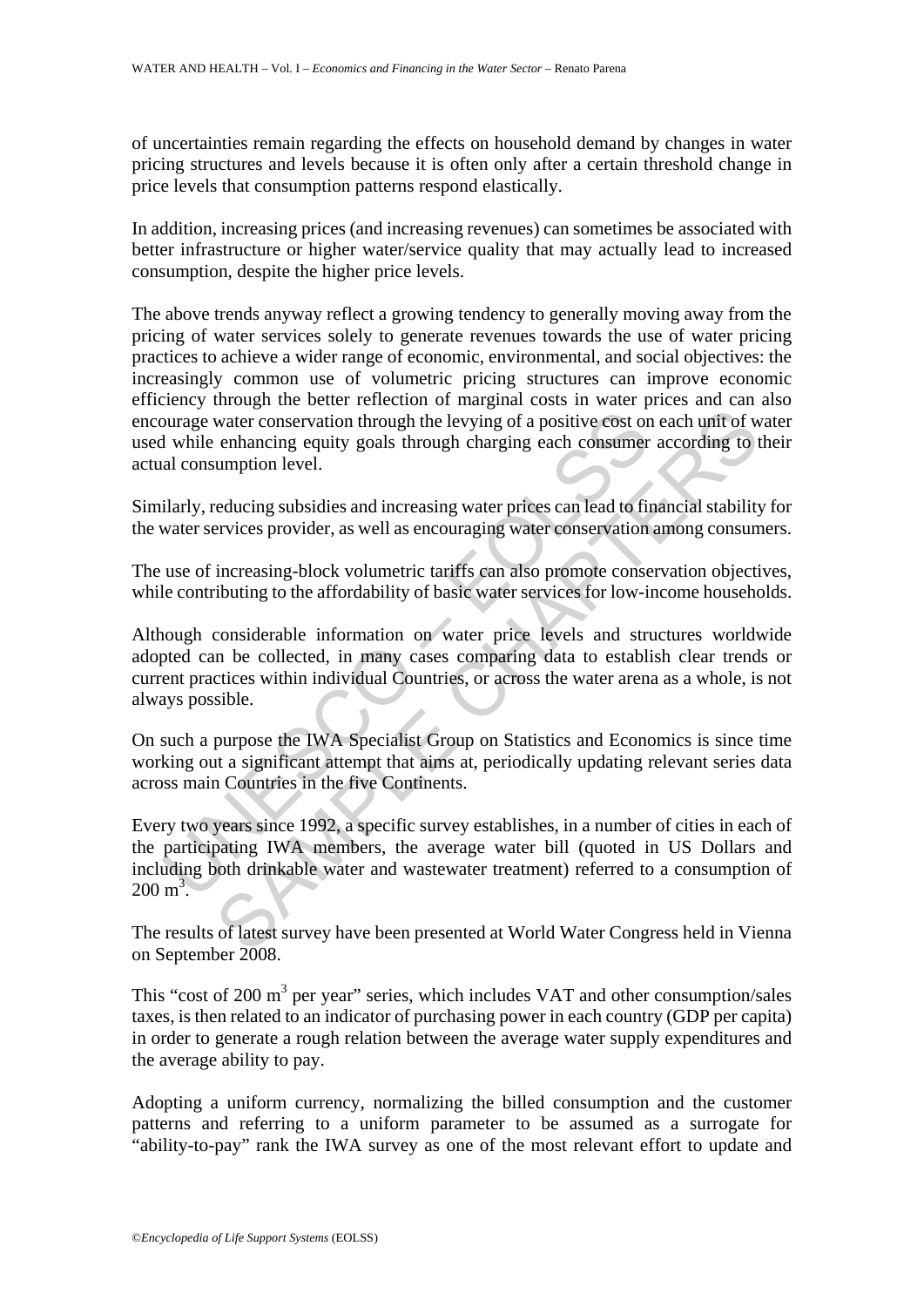compare water pricing levels and structures and to provide a rough indicator of relative average affordability across the world.

### **2. Impacts of Water Scarcity and Externalities Costs**

When the optimal use of natural resources (NR) is concerned with, a distinction needs among renewable resources (to be optimally used) and exhaustible ones (to be optimally depleted).

Specific rules are well established in the economic literature for both types of NR, indeed.

Taking the rate of exploitation equal to the rate of reproduction and maximizing the present value of profit that is coming from it, is the rule to be applied to renewable resources.

While depleting the resource at a rate such that its price grows at the discount rate, is the rule to be applied to exhaustible resources (this last is known as the Hotelling rule).

The depleting the resource at a rate such that its price grows at the complete depleting the resource at a rate such that its price grows at the complete to be applied to exhaustible resources (this last is known as the H Frame the resource at a rate such that its price grows at the discount rate, is<br>ppplied to exhaustible resources (this last is known as the Hotelling rule).<br>
Exerceptoitation of non-renewable resources received intermitten Possible overexploitation of non-renewable resources received intermittent attention by the economists during time: lots of controversies rose about precise definitions, contents, ways of measuring and pursuing sustainable development, etc., but despite the multiplicity of voices it is possible to organize and simplify the debate around two different positions which correspond to an optimistic or to a pessimistic point of view.

For the first group, the scarcity of NR doesn't place any problem to the economic growth since"…*the market generates signals and incentives which ensure that discovery and substitution are carried out at an appropriate intensity*", or, in other terms, as far as substitution among capital resources (whether natural or human-made) is possible and as far as technical progress will continue to develop as it did in the past.

For the second group, without government intervention mismanagement and scarcity will prevail because externalities are present and NR are very often public and/or common goods. In other words, studies of this type underline the very fact that quite often the market signals and incentives are distorted while in several relevant cases they simply do not exist.

When investigating the efficiency of non renewable natural resources utilization Hotelling assumes a "finite" availability of them: quantities consumed today are no more available tomorrow, so here is an opportunity cost to be considered (the already known user cost or royalty or in situ value).

Several studies have been produced with the aim of empirically testing Hotelling rule implications that for the most part did not result consistent with empirical studies. The reason seems to relay on the existence of several "mitigating factors" (such as new discoveries and technical progress) that have delayed the imminence of non-renewable resource exhaustion.

The question is therefore whether, and for how long, such mitigating factors will continue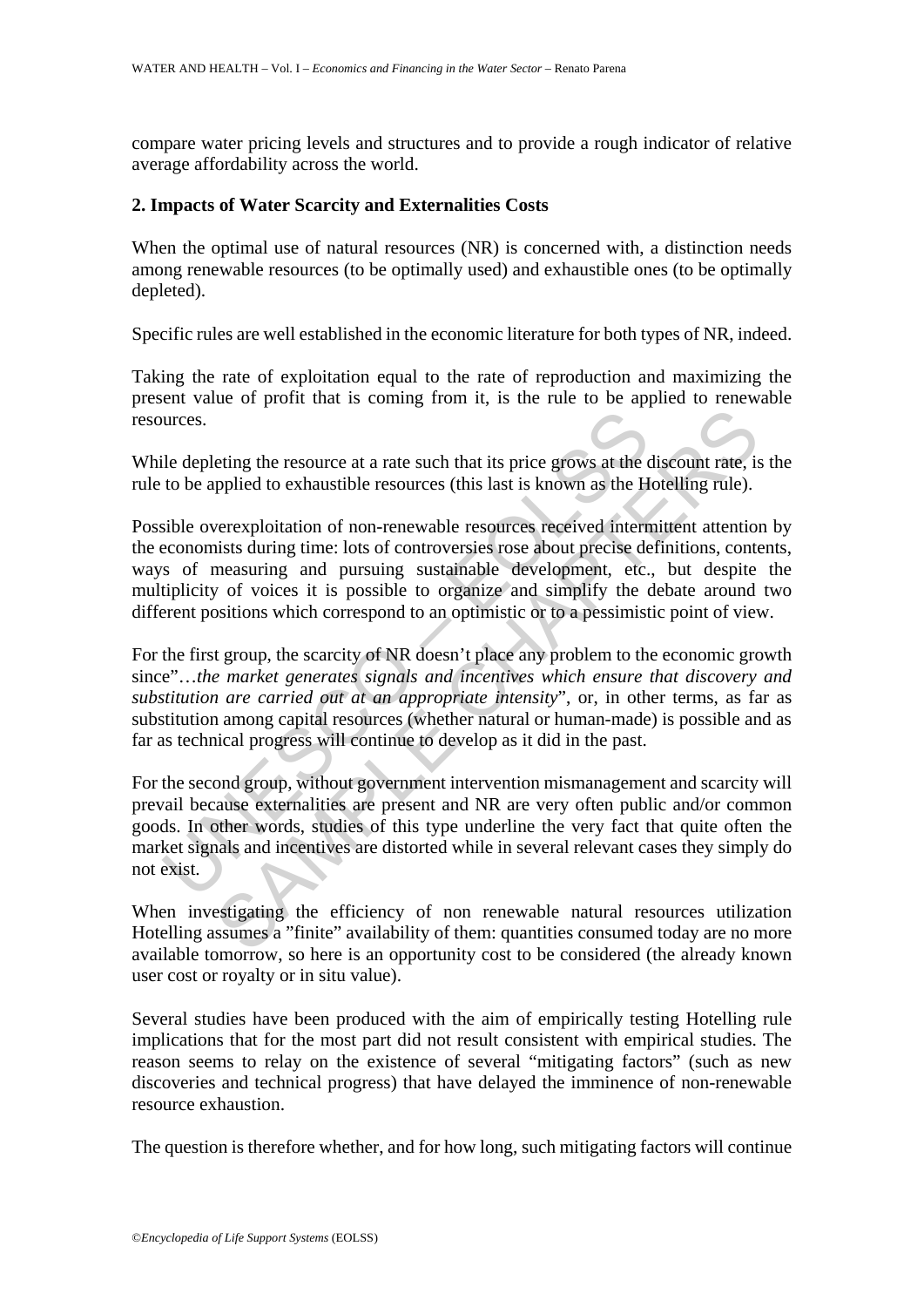to produce their positive effects in the future, notwithstanding the growing demand of NR by a growing world population.

The case of water is probably the most interesting and complicated in the field of NR studies given its importance and peculiarities.

Water may be indeed a renewable resource when it comes from surface, although at an unknown rate, but even a non-renewable one, when it comes from underground and is pumped up at a rate greater than its recharge rate.

By another point of view water is a NR that is fundamental to life, has no substitutes and its market "signal", i.e. its selling price, is in general distorted (in the sense that market does not capture either all the externalities produced by the water use or the "user cost" by present generations).

When an exhaustible resource is used its stock depletes, so the price for the actual consumer has therefore to include the compensation, which is in general not considered, for such a reduction.

en an exhaustible resource is used its stock depletes, so the p<br>sumer has therefore to include the compensation, which is in gene<br>such a reduction.<br>that not least, the quality of both ground and surface water m<br>tamination Last but not least, the quality of both ground and surface water may be impaired by contamination from several sources and when such contamination is above certain levels water becomes unsuitable for plant, animal and human life so further reducing the available quantity of the resource.

The above-mentioned reasons make economists actively facing the problem of getting the "value" of water rights and therefore of using accepted methods to evaluate quality of water, user cost, external effects, etc.

Castellucci, Drusiani et al. suggest a mathematical model analyzing the non-renewable resource depletion, where social benefits gained through the use of the natural resource are represented by a strictly concave function while extraction costs are assumed to be increasing and convex.

exhaustible resource is used its stock depletes, so the price for the accession and therefore to include the compensation, which is in general not considered<br>reduction.<br>So the least, the quality of both ground and surface Authors focus on groundwater as a non renewable resource (being anyway possible to introduce a rate of recharge parameter) and assume that there are water leakages arising in the extraction and/or distribution processes that are defined as the percentage of water extracted that is lost during extraction and distribution and whose costs start in the first considered period (being the amount of consumed water affected by the quality of water infrastructures).

Suggested model also accounts for subsidence externalities related to the diversion of groundwater where an increase in the amount of water extracted in time 0 causes an increase in subsidence in period 1.

Similarly to the extraction costs, even the external costs related to subsidence are assumed in the model to be increasing and a convex function of the amount of water diverted during the first period.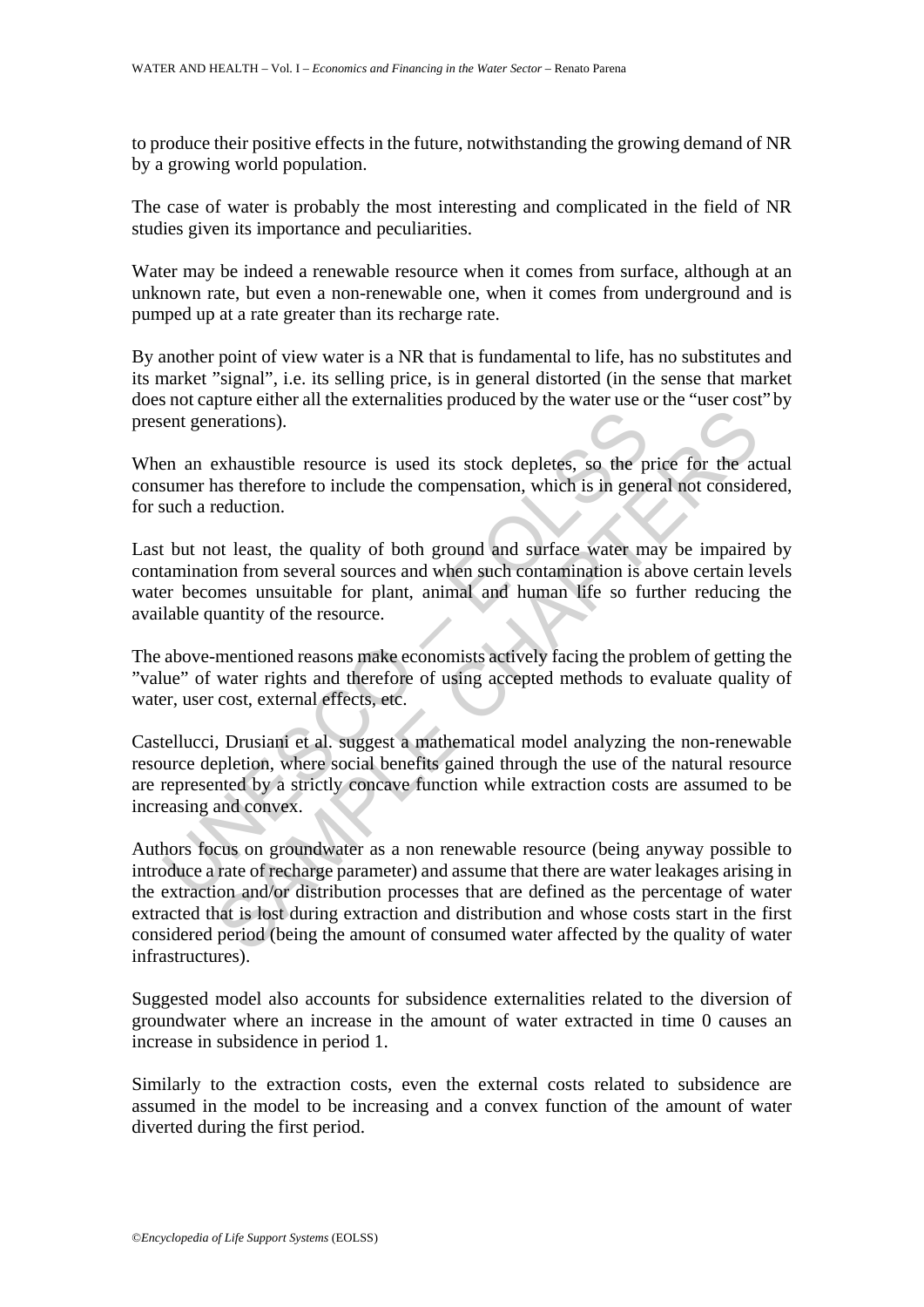Authors furthermore point out two different approaches to social welfare maximization distinguishing the focus on the present value of net benefit coming from long term water consumption from the "myopic" attention to the net benefit maximization at time 0 (that seems to be closer to the real life of many countries where groundwater is considered a common property resource whose entry is allowed simply through the payment of a "concession" fee).

The study explores the Italian situation aiming to demonstrate how such a myopic behavior can influence planning water extraction, social welfare and water tariffs so keeping planners far from the social optimum.

So doing, 1996 Italian data, in terms of shadow pricing and social welfare, have been collected allowing estimate the individual demand for water in the Country and the related extraction and external modeled costs and then calculate the amount of water to be extracted under the two above different approaches.

Comparisons result in an always-positive difference between water withdrawn in the myopic case and that under social welfare maximization as well as in strict relationship between the excess water extraction in the myopic case and the external costs.

ted extraction and external modeled costs and then calculate the ameted under the two above different approaches.<br>
apparisons result in an always-positive difference between water<br>
pic case and that under social welfare ma action and external modeled costs and then calculate the amount of water the action and external modeled costs and then calculate the amount of water the two above different approaches.<br>
In result in an always-positive dif The above demonstrates that the maximum level of social welfare is not consistent with the myopic approach, even if the model considers leakage reduction costs, and induces the conclusion that adopting myopic point of view can induce, on the one hand, distorted resources policies and, on the other hand, may require fine tuning water pricing so that water scarcity and external costs related to water extraction be accounted for.

In other terms this means to move from a water price that equals marginal extraction costs to a new tariff that even include the shadow cost of extracting water in the current period (where this last is given by the present value of the sum of the scarcity rent – that is the *marginal user cost* - added by the *marginal external costs*).



#### **Bibliography**

- - -

Achttienribbe G., Homer V., Parena R. (1998). *Different approaches to charging water: the IWSA comparisons*. International Conference on European water policy, IX H2Obiettivo 2000, May 1998, Venezia, Italy. [This is a contribution presenting the statistics and connected methodologies worked out by the IWA Specialist Group on Statistics & Economics]

Alegre H., Hirner W., Baptista JM. Parena R. (2000). *Performance Indicators for water supply services*, IWA Manual of Best Practices, Iwa Publishing [This includes a comprehensive set of well devised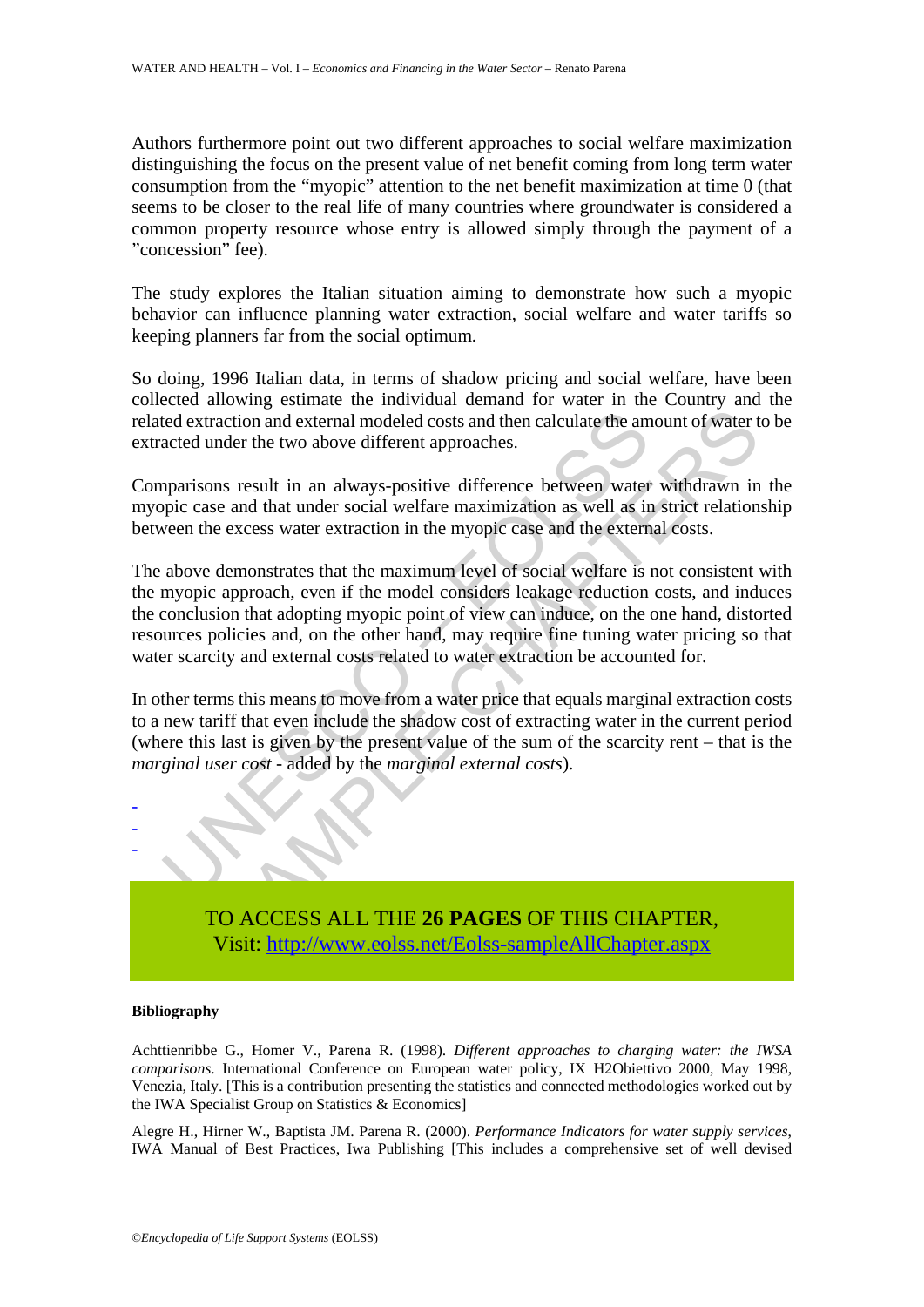Performance Indicators useful for metric Benchmarking water supply services]

Cabrera E.jr. (1999). *Benchmarking de procesos mejora de la gestion de abastecimientos de agua potable*. Benchmarking course, Grupo Mecanica de fluidos, Departamento de Ingenieria Hidraulica y Medio Ambiente, University of Valencia, Valencia, Spain.[This is the proceedings of a course at the University of Valencia, Spain, exploring how Benchmarking exercises can improve the water service management]

Castellucci L., D'Amato A., Drusiani R.,Spaggiari G. (2005). *Water Tariff Policy when Scarcity, Externalities and Leakages are Considered*, IWA International Conference on Water Economics, Statistics and Finance, July 2005, Crete, Greece.[This is a contribution presenting how externalities and shadow costs may impact on water pricing policies]

Helland B., Adamsson J. (1999). *Performance benchmarking among 6 cities in Scandinavia*. Internal report, Oslo, Norway.[This is a report analyzing the results of a "6 Cities Group" Benchmarking project, run in Scandinavia]

Huberts J., Smeets E. (1999). *Performance indicators and benchmarking evaluation of company efficiency: the system employed by WML in The Netherlands*, 22nd IWSA World Water Congress, Special Subject 14, September 1999, Buenos Aires, Argentina.[This is a contribution presenting the methodologies adopted by the water company of Maastricht, in The Netherlands, to evaluate the internal efficiency]

system emphoyed by WML in The Metherlands, 22nd IWSA World Water Congre-<br>nenher 1999, Buenos Aires, Argentina.[This is a contribution presenting the meta-<br>vater company of Maastricht, in The Netherlands, to evaluate the in ployed by WML in The Netherlands, 22nd IWSA World Water Congress, Special Subject by Norton Rives, The Netherlands, to evaluate the internal efficiency appay of Maastricht, in The Netherlands, to evaluate the internal effi IWA Specialist Group on Statistics and Economics. (2004). *International Statistics for Water Services.* 3rd IWA World Water Congress, September 2004, Marrakech, Morocco and IWA web site.[This is the leaflet on "International Statistics in the Water Sector" that the IWA Specialist Group on Statistics & Economics worked out and presented at the Marrakech World Water Congress in 2004]

Matos R., Ashley R., Cardoso A., Molinari A., Schulz A., Duarte P. (2003). *Performance Indicators for wastewater services*, IWA Manual of Best Practices, Iwa Publishing [This includes a comprehensive set of well devised Performance Indicators useful for metric Benchmarking wastewater services]

OECD, Environment Directorate (2000). *Global Trends in Urban Water Supply and Wastewater Financing*  and Management: changing roles for the public and private sectors. [This presents a comprehensive discussion of public and private co-operation]

OECD, Environment Directorate, Environment Policy Committee (1999). *Household water pricing in OECD Countries.* [This presents a comprehensive panorama on water pricing policies in OECD Countries]

OFWAT (1999). *Comparing the performance of England & Wales water & sewerage companies with Sydney Water and Water Corporation Western Australia*. Report August 1999, OFWAT, Birmingham, UK. [This is the report by the UK National Water Regulator (OFWAT) to analyze the results from a Benchmarking project between UK and Australian water companies]

Paralez L. (1999). *Utility benchmarking on the West Coast*. AWWA Journal, 91 (11), pp. 65 – 71.[This is an article describing the methodologies adopted in USA to develop a Benchmarking project between west coast utilities]

Parena R. (1999). *The IWSA benchmarking initiatives, Performance Indicators for water and sewage services: an actual tool for better management and public regulation*, Hydrocontrol International workshop, May 1999, Cagliari, Italy.[This is a contribution presenting how performance evaluation can positively impact on both utilities management and public water regulation]

Parena R. (2005): *Deciding now what we want to be tomorrow as a key way of speeding the water business change* - IWA International Conference on Water Economics, Statistics and Finance, July 2005, Crete, Greece.[This is a keynote speech focusing the ongoing water business change that introduced the International Conference]

Parena R., Sanna F. (1999). *The Benchmarking Club of Italian water services: first results of an experience started in 1998*, 22nd IWSA World Water Congress, Special Subject 14, September 1999, Buenos Aires, Argentina.[This is a contribution presenting the results from an Italian Benchmarking project run by the National Association of water companies]

Parena R., Smeets E., Troquet I. (2002). *Process Benchmarking in the Water Industry*, IWA Manual of Best Practices, Iwa Publishing [This includes a methodology to widely adopt in practice to process Benchmarking the water industry]